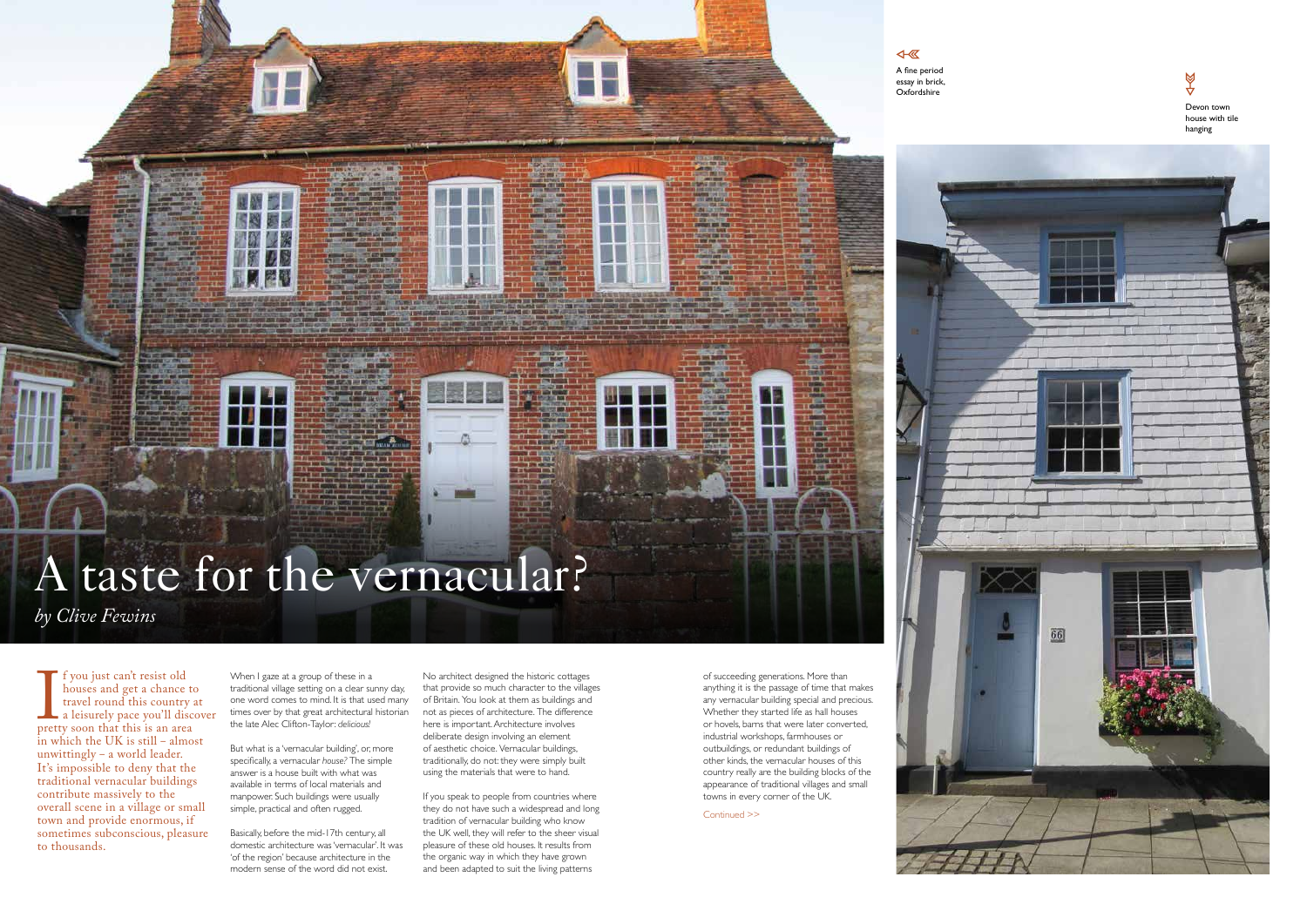ADVERTISING SPACE

#### THE COTSWOLDS

If your first love is traditional houses that look as though they have grown 'out of the ground' then you need to visit the Cotswolds.

This is probably the most famous region of the country for its traditional stone. There are huge quantities of limestone just beneath the surface in this region, which covers much of Gloucestershire and west Oxfordshire and extends into Wiltshire and southern Worcestershire.

#### In central and southern Somerset many historic village centres consist entirely of **WESSEX**

The glory of fine Cotswold limestone, which can vary greatly in different parts of the region, is that it can be used widely for both carving and fine stone finishing. The less finely finished old vernacular buildings are constructed entirely of blocks roughly dressed at the quarry or on site. It is these that often look as though they have risen out of the ground on which they stand. The word often applied to them is 'timeless'.

In terms of building materials Devon is easily the most diverse of the western counties. Chalk and flint are abundant, especially in the south of the county. Brick houses are seen more in north Devon. Pebble houses are to be seen near to the coast. Inland you are as likely to see houses of sandstone and

#### THE WEST COUNTRY

The belt of oolitic limestone that runs from Yorkshire through the counties of Leicestershire, Northamptonshire, Oxfordshire and Gloucestershire continues southwards towards the coast. When you get to Somerset the warm gold colour of limestone buildings in Wiltshire and the Cotswolds has changed to a richer brown.

In Cornwall many of the houses, which are usually built from stone, are covered with layers of white or pale-coloured lime render, as is so often the case in Devon. Slate and granite are the main building stones.

#### A TASTE FOR THE VERNACULAR?



buildings of soft blue lias limestone. Good examples occur in the small towns of

granites as of limestone.

Cob, however, is the traditional building material that Devon is most famed for and that gives the distinctive soft rounded feel to so many old Devonian cottages. Massive cob walls beneath a thick layer of thatch produce the 'tea cosy' look that so characterises the traditional cottages of this county. Cob is a mixture of dung, mud and straw. After being largely ignored in the 60s and 70s cob has made a return. New cob houses are being

Somerton, Ilminster, Crewkerne and Martock. This term covers all of Dorset and Wiltshire, Hampshire and Berkshire, much of Oxfordshire, the west of Surrey and part of West Sussex.

built in small numbers.

Dorset is a county of small market towns and villages. Many are noteworthy for their traditional buildings of warm golden limestone. But you will also find much use of brick, external render, flint and a high proportion of thatch on traditional buildings.

In the area of Wiltshire, and in particular Marlborough, chalk and flint dominate the vernacular buildings. Brick is often used to add strength, notably around doors and windows. To the west of Salisbury, especially around Shaftesbury and Sherborne, local green sandstone (it actually often looks more grey than green) is widely used in traditional buildings.

Further east and north the brick and flint villages between Reading and Oxford are very distinctive. South of here, between Alton and Petersfield, the scene changes subtly, with tile hanging much in evidence and greater use of brick.

Cotswold cottage with rough stone walls and stone dormers

 $\overline{4}$ 

Continued >>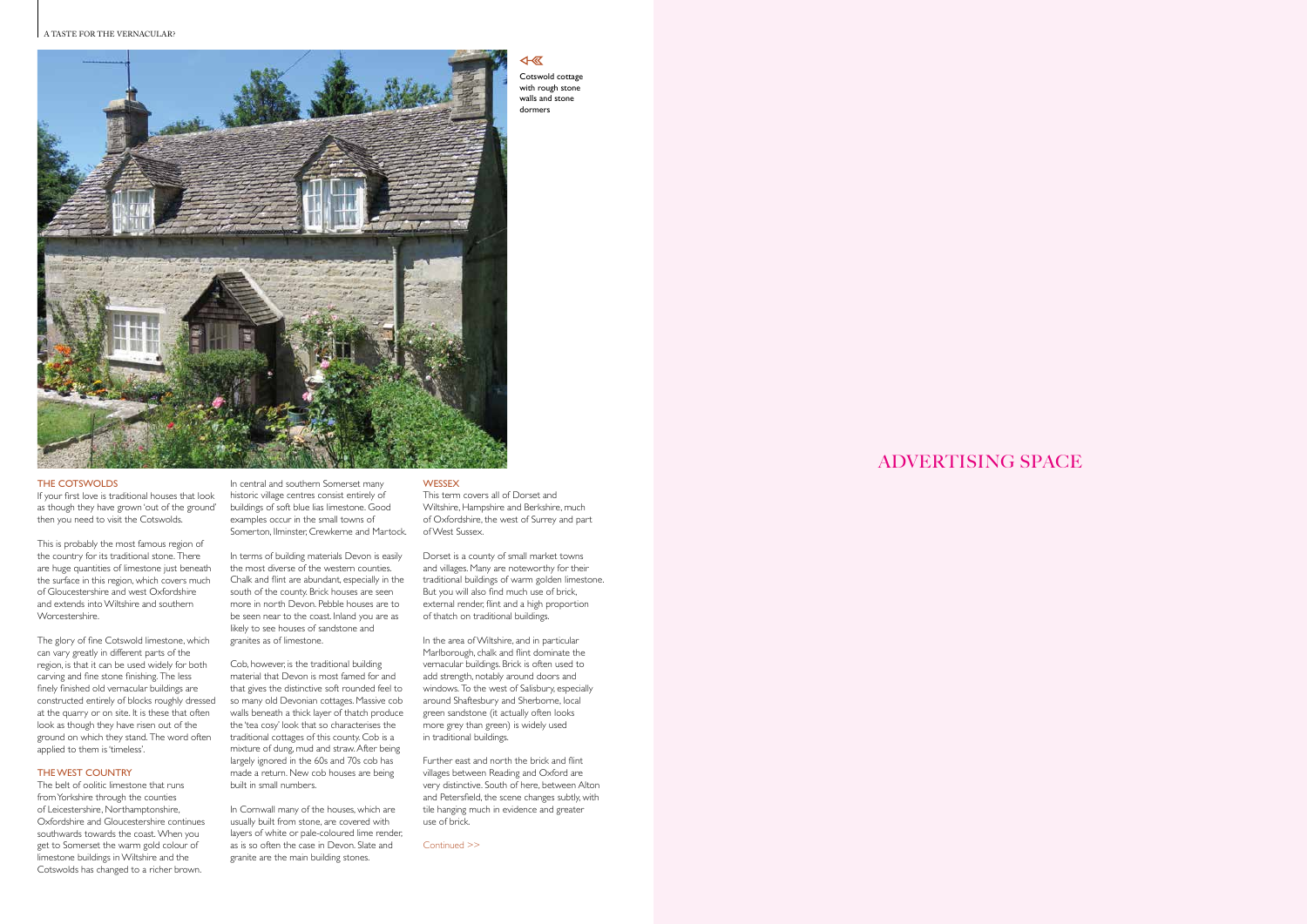#### A TASTE FOR THE VERNACULAR? **A HYMN TO THE ARTS & CRAFTS MOVEMENT**

#### $\mathbb{Z}$

# ADVERTISING SPACE

#### THE HEART OF ENGLAND

The central shires of Staffordshire, Leicestershire, Nottinghamshire, Northamptonshire, Warwickshire, Buckinghamshire and Bedfordshire are all underlain by thick beds of clay. Brick, therefore, tends to predominate, especially in the central and western parts of the region.

In many of the older vernacular buildings brick is combined – as infill – with timber-framed construction. Some authorities refer to these buildings as 'half-timbered'.

In the eastern part of the region stone is more visible, and entire villages are built from the orange red and golden-brown ironstones – also known as marlstones – that are contained in the great limestone belt that continues from the Cotswolds into the west into this region.

In Buckinghamshire and Bedfordshire the limestone is an inferior type that tends to crumble. For this reason many of the traditional buildings are rendered in roughcast for protection against the elements. The limestones found in the northern part of Northamptonshire around Stamford are among the very best oolitic limestones in Britain. The stone villages of Northamptonshire rank as inferior only to those of the Cotswolds.

The roofs of vernacular buildings in this part of the country are justly renowned. They are very variable. Warm red pantiles compete with slates that can vary in colour from blue-grey to a pinkish purple. Thatch is also quite common.

#### THE WEST MIDLANDS

- Chilterns twoin-one house
- Stone, thatch and fagstone porch roof, **Dorset**

Worcestershire, Herefordshire and Shropshire are often referred to as the 'black-and-white counties' after the characteristic timber-framed buildings that provide much of their charm. They contain some beautiful old houses and many of the black-and-white vernacular buildings of the region are renowned for their decorative panels – often of brick – frequently incorporated in the half-timbering.

Apart from that, although there are many fine historic buildings of bright red sandstone and some limestone buildings in the far west of Shropshire, think red brick when you consider the vernacular homes of this region.





### THE WEALD

From Kent through what is now Sussex there are ranges of chalk hills – the North and South Downs. Oak and clay form the basic materials in many of the vernacular buildings here.

In medieval times a great deal of forest was gradually felled, largely for charcoal burning to serve the needs of the iron smelting industry. At the same time the use of brick made from the local clays increased. This was accompanied by the increasing use of tile. When oak had to be used more sparingly then the spaces inbetween the timbers could be covered in lath, with tiles hung on the exterior. Decorative tile hanging featuring

repeating patterns is a particular feature of the area.

Flint is also found widely. It exists in the chalk seams that run up from the Dorset coast through Hampshire. It looks particularly lovely in combination with brick.

The only other stone in the region is a sandstone that runs along the north of the Downs and is seen in towns like Midhurst and Petworth.

To the east weatherboarding is used as cladding. Good examples are to be seen in Kentish towns such as Folkestone, Ashford and Sandwich.